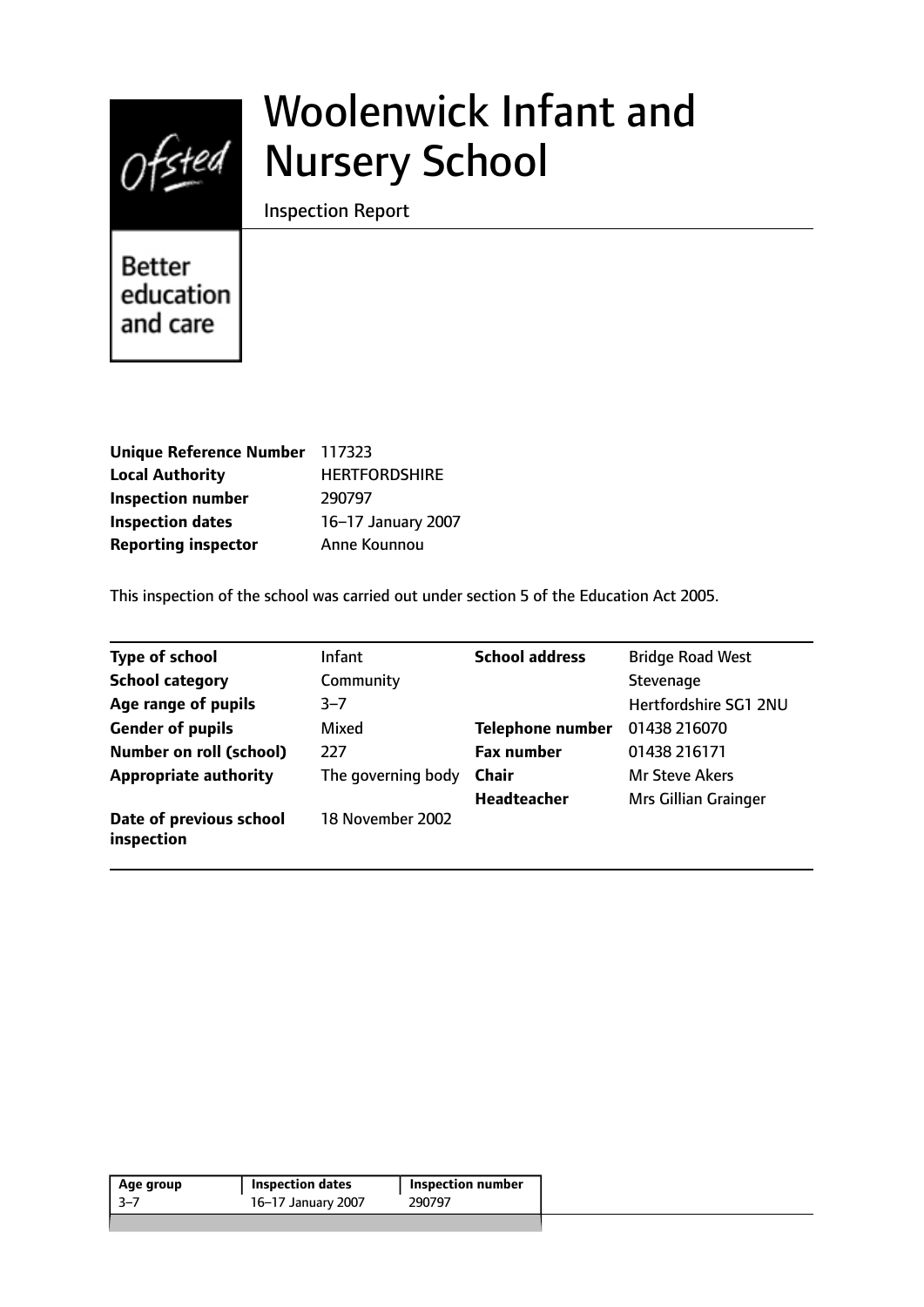© Crown copyright 2007

Website: www.ofsted.gov.uk

This document may be reproduced in whole or in part for non-commercial educational purposes, provided that the information quoted is reproduced without adaptation and the source and date of publication are stated.

Further copies of this report are obtainable from the school. Under the Education Act 2005, the school must provide a copy of this report free of charge to certain categories of people. A charge not exceeding the full cost of reproduction may be made for any other copies supplied.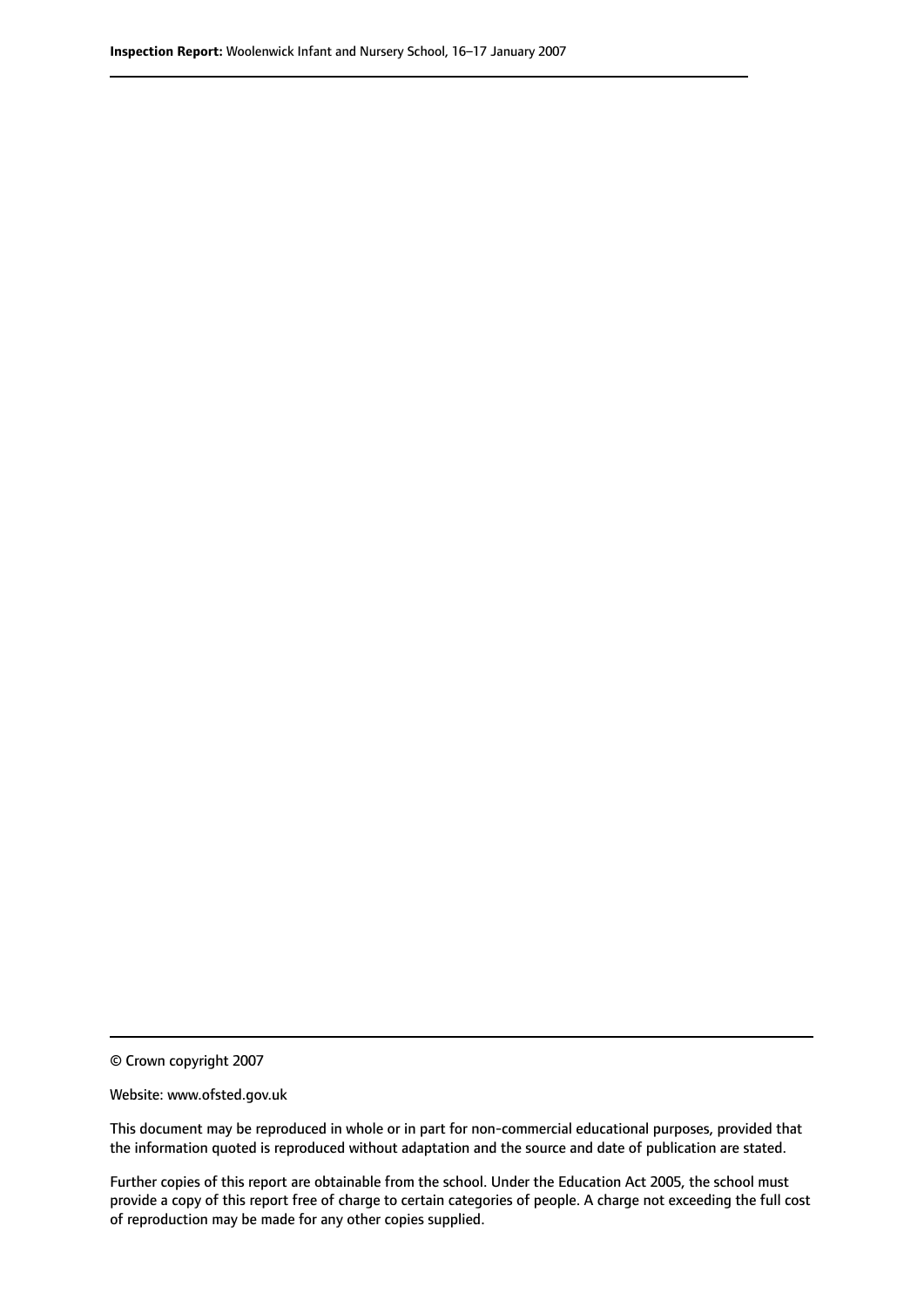# **Introduction**

The inspection was carried out by two Additional Inspectors.

## **Description of the school**

Woolenwick is an average sized infant and nursery school serving a mixed catchment area that is typical of most schools. The proportion of pupils from minority ethnic groups is higher than average at around 20%. Around 9% of pupils are learning to speak English as an additional language. This figure is increasing year on year, and is now about average. The proportion of pupils who have learning difficulties and disabilities is much lower than average at 10%.

### **Key for inspection grades**

| Grade 1 | Outstanding  |
|---------|--------------|
| Grade 2 | Good         |
| Grade 3 | Satisfactory |
| Grade 4 | Inadequate   |
|         |              |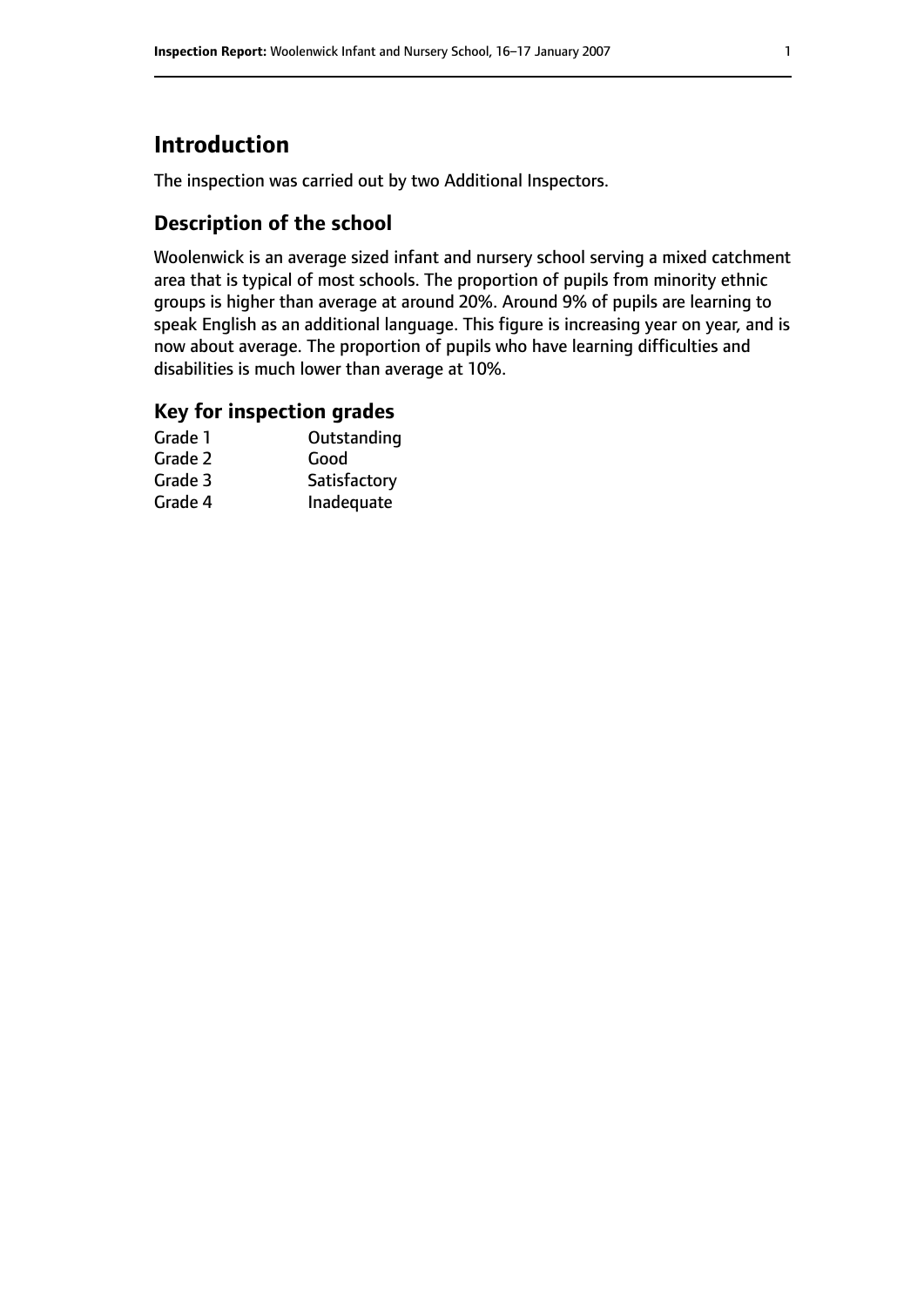## **Overall effectiveness of the school**

#### **Grade: 2**

This is a good school with a number of outstanding features. Pupils achieve well in Key Stage 1 and in the Foundation Stage where the quality of education is good. As a result, pupils reach above average standards by the end of Year 2. Pupils' personal development and well-being are outstanding throughout the school. The excellent new curriculum captures pupils' interests extremely well so that they have a lot of fun, both in the Foundation Stage and in Key Stage 1 classes. One parent reflected the views of the overwhelming majority of parents and wrote; 'My daughter loves coming to school and has made brilliant progress.' Pupils show a high level of responsibility for their age, and particularly enjoy the special 'planning time.' This is when they take part in a wide range of activities, indoors and outdoors, that they choose themselves. Pupils' behaviour is exemplary. They take great care of each other and create a calm and safe environment throughout the day. Staff and governors work diligently to ensure that pupils are cared for extremely well at school.

The school has won a number of awards that reflect the good leadership and management. Thisis a Healthy School where pupils know how to make healthy choices to improve their lifestyles. The school council plays a significant part in deciding how to improve the school further, and pupils make a really good contribution to the community by raising funds for charity and taking part in local events. They often make choices in their learning and work together successfully, developing key skills that will help them in their later life exceptionally well.

Throughout the school teaching and learning are good, mainly due to the high level of involvement that pupils have in their own learning. They know their own learning targets and make good assessments of their own success using a simple system that they all understand. Teachers mark pupils' work regularly but do not always explain how pupils could improve their work further, or why they have done well.

Leadership and management are good. Senior staff have established excellent links with many partners that play a considerable role in pupils' outstanding personal development. Rigorous checks are made to ensure that governors and school leaders know what is working well and what could be even better. A relatively new system to check how well pupils are doing as they move through the school provides clear information for staff and governors. At the moment this is not used as well as it could be to check how well all the different groups of pupils are doing. There is outstanding capacity to improve the school even further because school leaders provide extremely clear guidance and support to staff to ensure that high expectations are maintained across the school. This has resulted in sustained improvement in the standards achieved over a number of years and an outstanding and innovative curriculum. The excellent support for new staff has been particularly valuable recently as there have been a lot of staff changes.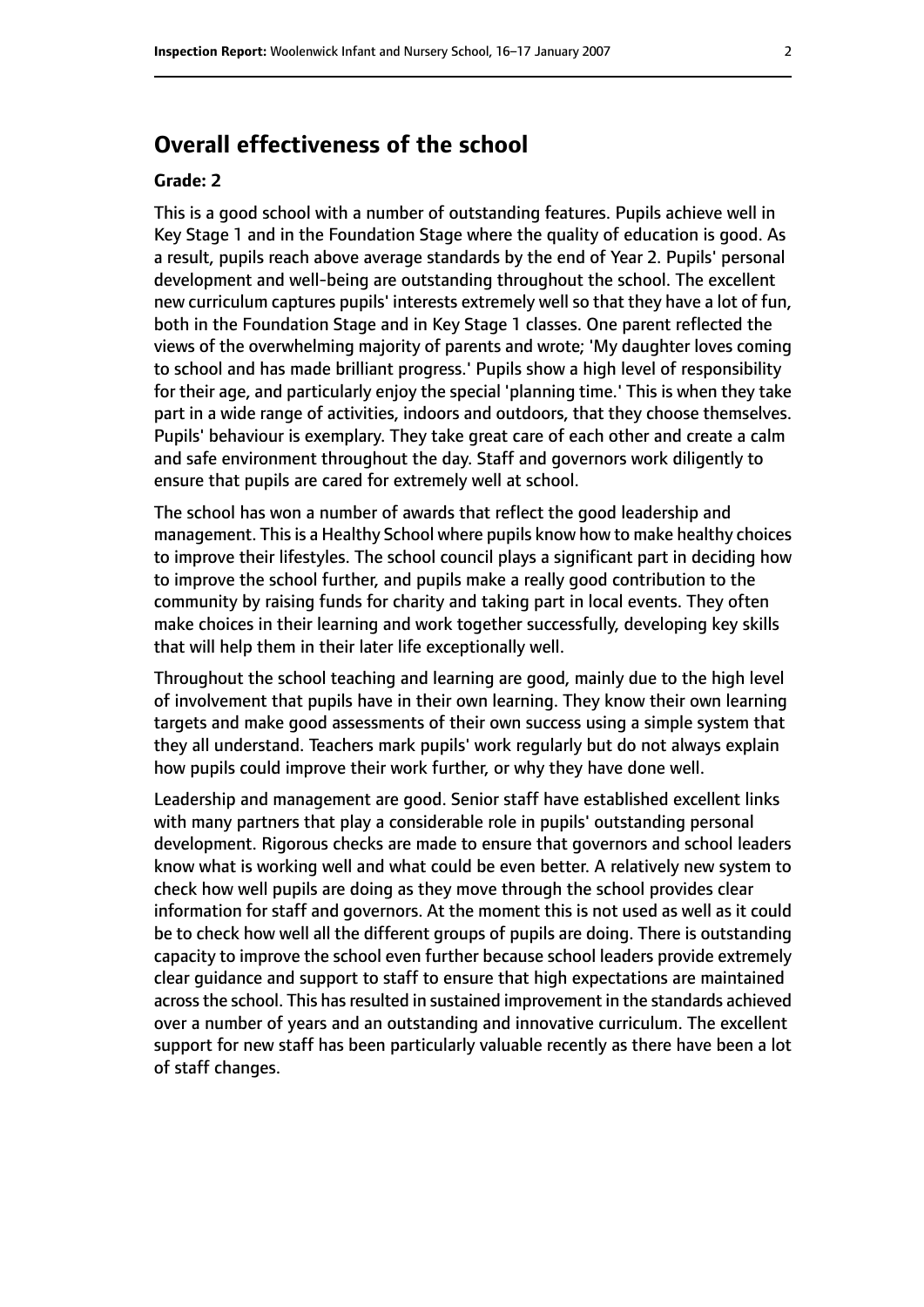#### **What the school should do to improve further**

- Use data already available in the school more effectively to compare the progress of different groups of pupils.
- Ensure that teachers' marking consistently provides pupils with clear guidance about how to improve their learning.

## **Achievement and standards**

#### **Grade: 2**

Pupils achieve well throughout the school because they are interested in their work. When children start school, their attainment is lower than that expected for their age. Children do well in the nursery and reception classes reaching the expected levels in most areas of learning at the end of the Foundation Stage. By the end of Year 2 standards are above average. Pupils of all abilities do well because staff extend and challenge the most able and provide good support for those who have learning difficulties and disabilities. The small group of pupils who are learning to speak English as an additional language do really well because staff have plenty of opportunities to extend their own skills so that they know how best to teach this small group. The school has successfully improved standards in speaking and listening, and reading, for all groups of pupils, and is now working hard to improve the quality of boys' writing. Boys do not reach the same good writing standards as girls. However, they make good progress building on the skills they learned before they started school at a good rate.

## **Personal development and well-being**

#### **Grade: 1**

Pupils' personal development, including their spiritual, moral, social and cultural development, is outstanding. They are confident, have very positive attitudes, and behave exceptionally well both in lessons and around school. Attendance is above average, reflecting the fact that pupils enjoy school immensely. They respond positively to the outstanding curriculum. The wonderful paintings on display, created by a visiting author as pupils watched, are an excellent example of inspiration and spiritual excitement for pupils.

Pupils have an excellent understanding of the need to stay healthy, for instance through balanced eating and participation in the variety of physical education activities on offer. They feel safe in school and know that there is someone they can turn to if in difficulty. Pupils make a good contribution to their own school community through the school council, and to the wider community through raising money for charity. They acquire excellent team skills through various activities, clubs and community events, which gives them an excellent grounding for the next stage of schooling and adult life.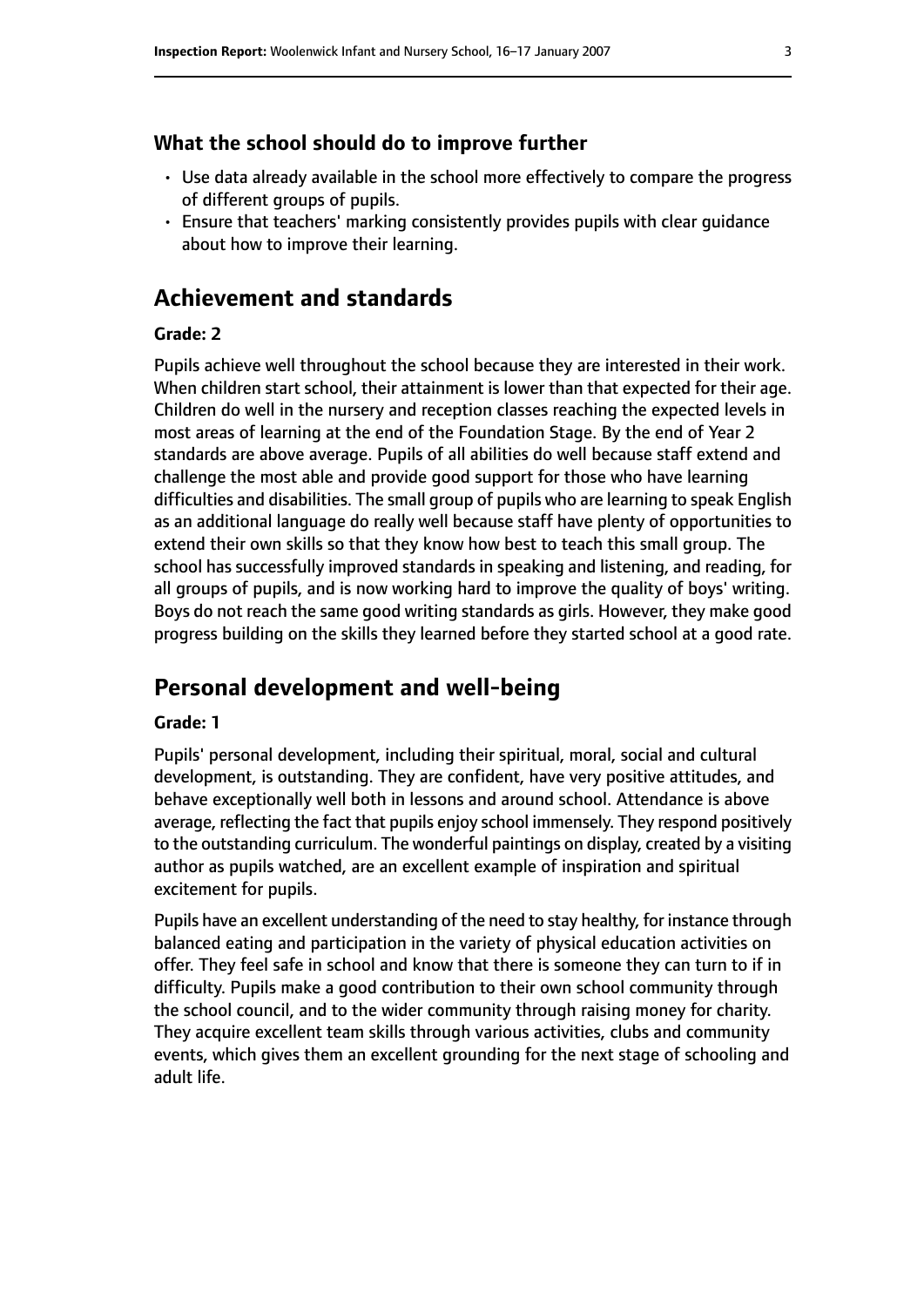## **Quality of provision**

#### **Teaching and learning**

#### **Grade: 2**

Good teaching and learning have been maintained despite the high proportion of recent staff changes. Teaching assistants play an important role and where possible move with the pupils from one year to the next to maintain continuity. Teachers support one another really well and regularly reflect on the quality of their own work. Staff make particularly good use of resources to enliven lessons and ensure that children have fun whilst they are learning. Pupils are fully involved in assessing their own work, often using a traffic light system to show the teacher how well they think they have done. This information is used well to support and challenge pupils in lessons that follow. Marking is not consistent throughout the school and some marking comments are difficult for pupils to read. In Year 1, teachers help pupils understand how to improve their work by including symbols that represent a wish and a star in their marking. A star represents something the pupil has done well, and a wish something they could improve.

#### **Curriculum and other activities**

#### **Grade: 1**

The curriculum is outstanding and covers a very wide range of learning activities and experiences. It is planned very well to meet the pupils' needs and offers them opportunities to make choices and decisions with confidence and flexibility. The Foundation Stage benefits from a stimulating environment and both indoor and outdoor activities that promote all aspects of their learning exceptionally well. Excellent attention is paid to developing basic skills and making the curriculum more creative and enjoyable through well-planned links between subjects, for example, pupils learn about healthy living through science and physical education. Pupils enjoy, and parents value, the excellent range of well-attended lunchtime and after-school activities such as football, dance, chess and gardening. The good number of educational visits and visitors further enliven the pupils' learning. Outstanding links with parents and other agencies add considerably to the excellent curriculum.

#### **Care, guidance and support**

#### **Grade: 1**

Care, guidance and support are excellent. The school has very thorough procedures in place for safeguarding pupils. One parent summed up the views of many others by writing; 'We were impressed by how quickly the school intervened to identify and provide for our child's needs.' The school provides excellent support for vulnerable pupils, those learning English as a new language and pupils with learning difficulties and disabilities. Academic guidance is excellent. The progress of pupils is tracked closely using efficient information and communication technology based systems. Pupils know the learning targets that are set for them and there is a good new system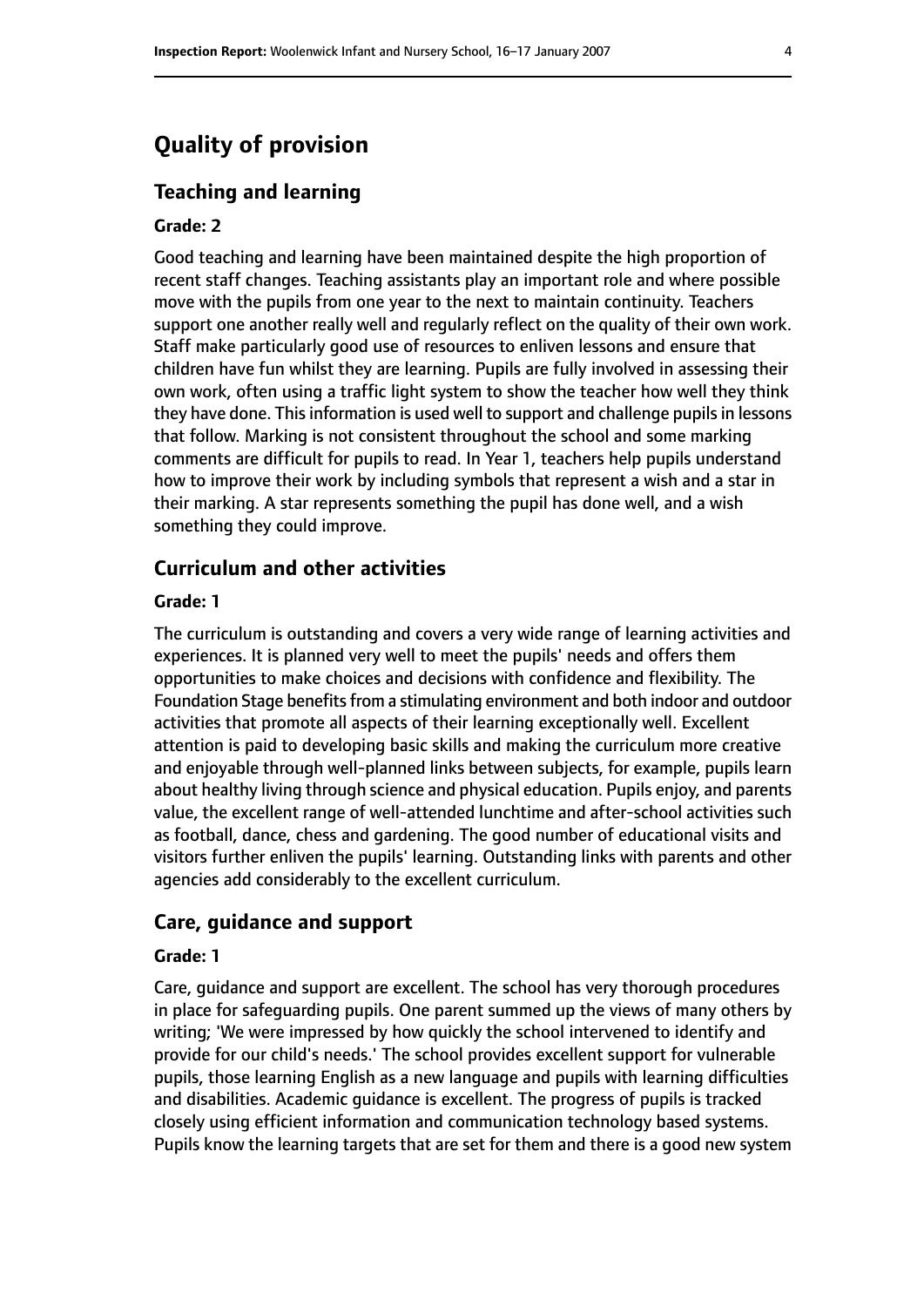to check how much progress pupils are making towards these. Incidents of bullying are very rare but staff deal well with any that arise, one parent with a concern wrote; 'The problem was dealt with swiftly, discreetly and very effectively; we were taken seriously and kept informed of the measures taken to resolve the issue.'

## **Leadership and management**

#### **Grade: 2**

Parents say they are very impressed with the running of the school. One wrote; 'We have always felt that all staff are willing to listen and are very accessible.' Good leadership and management are underpinned by an extremely strong sense of teamwork among staff and governors. Governance is good because governors are well informed and regularly challenge senior staff to provide evidence to support their ideas. As a result, systems for checking the school are rigorous and school leaders have an accurate view of how well the school is doing. Data is checked regularly to ensure all pupils make good progress, but currently there is little comparison of how well each different group of pupils is doing. Innovation in the curriculum, led by senior staff, has already transformed pupils' attitudes to learning, especially for boys, and has resulted in outstanding personal development for all pupils. The school gives good value for money.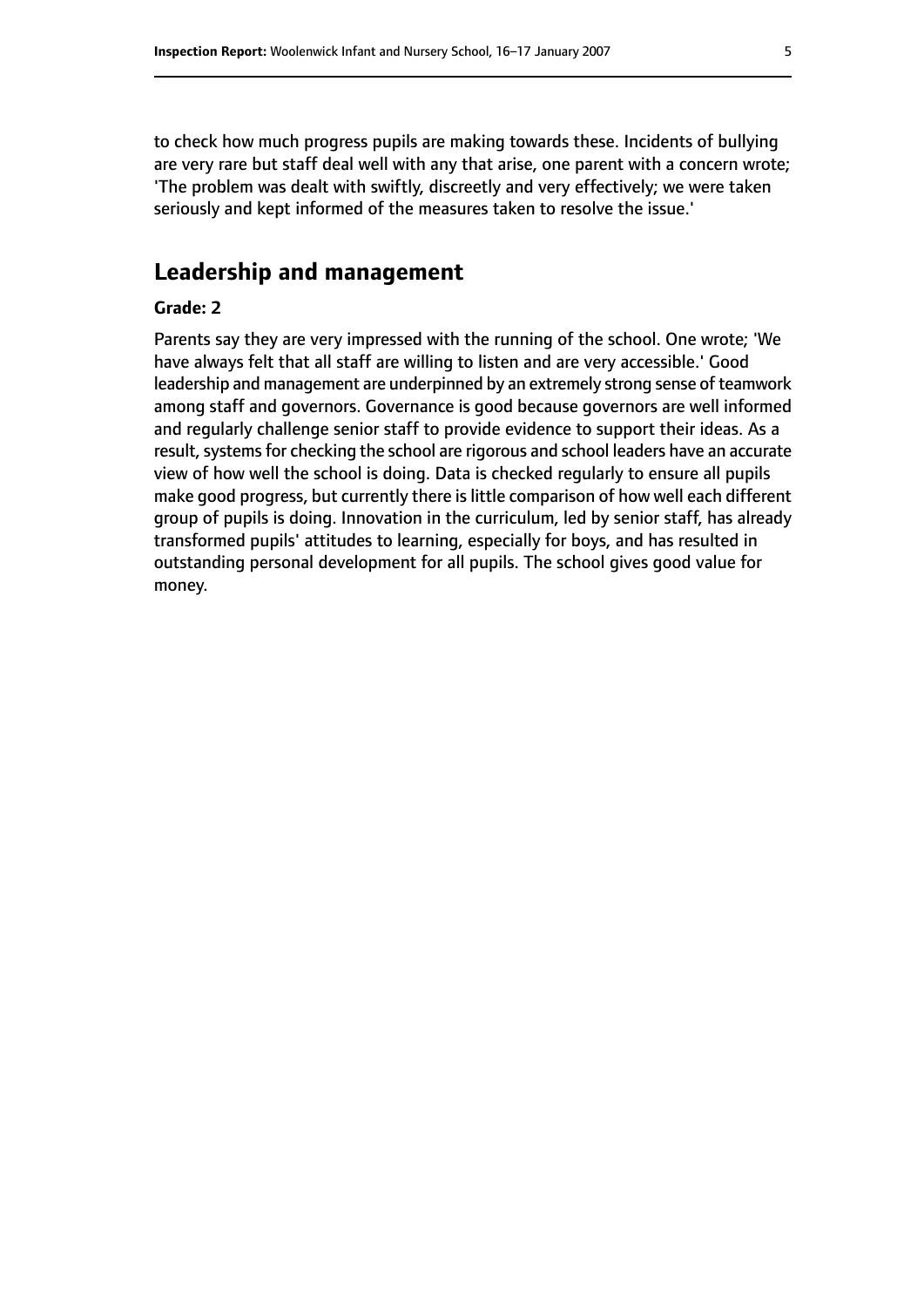**Any complaints about the inspection or the report should be made following the procedures set out inthe guidance 'Complaints about school inspection', whichis available from Ofsted's website: www.ofsted.gov.uk.**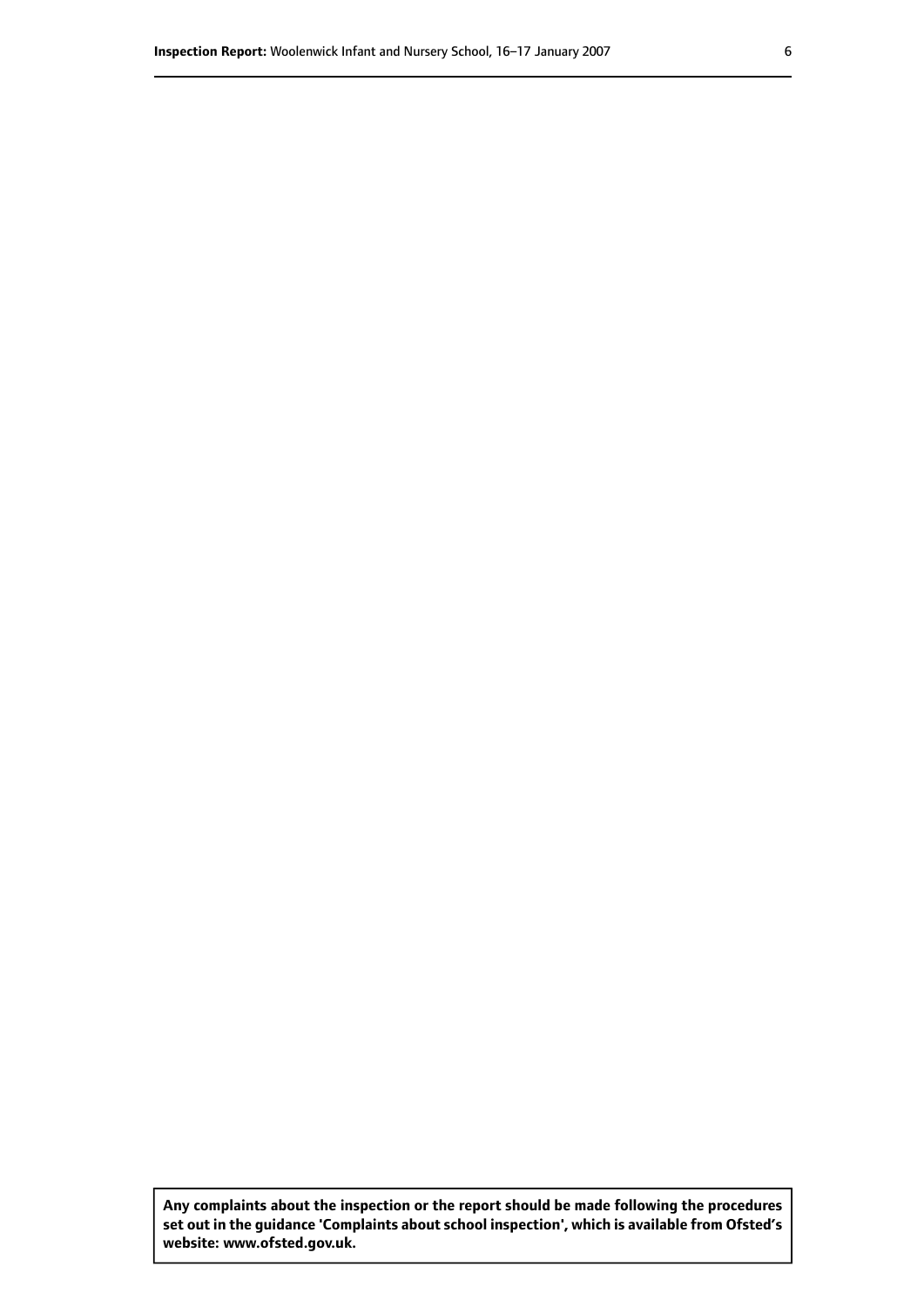# **Inspection judgements**

| Key to judgements: grade 1 is outstanding, grade 2 good, grade 3 satisfactory, and grade 4 | School         |
|--------------------------------------------------------------------------------------------|----------------|
| inadequate                                                                                 | <b>Overall</b> |

## **Overall effectiveness**

| How effective, efficient and inclusive is the provision of education, integrated<br>care and any extended services in meeting the needs of learners? |     |
|------------------------------------------------------------------------------------------------------------------------------------------------------|-----|
| How well does the school work in partnership with others to promote learners'<br>well-being?                                                         |     |
| The quality and standards in the Foundation Stage                                                                                                    |     |
| The effectiveness of the school's self-evaluation                                                                                                    |     |
| The capacity to make any necessary improvements                                                                                                      |     |
| Effective steps have been taken to promote improvement since the last<br>inspection                                                                  | Yes |

## **Achievement and standards**

| How well do learners achieve?                                                                               |  |
|-------------------------------------------------------------------------------------------------------------|--|
| The standards <sup>1</sup> reached by learners                                                              |  |
| How well learners make progress, taking account of any significant variations between<br>groups of learners |  |
| How well learners with learning difficulties and disabilities make progress                                 |  |

## **Personal development and well-being**

| How good is the overall personal development and well-being of the<br>learners?                                  |  |
|------------------------------------------------------------------------------------------------------------------|--|
| The extent of learners' spiritual, moral, social and cultural development                                        |  |
| The behaviour of learners                                                                                        |  |
| The attendance of learners                                                                                       |  |
| How well learners enjoy their education                                                                          |  |
| The extent to which learners adopt safe practices                                                                |  |
| The extent to which learners adopt healthy lifestyles                                                            |  |
| The extent to which learners make a positive contribution to the community                                       |  |
| How well learners develop workplace and other skills that will contribute to<br>their future economic well-being |  |

## **The quality of provision**

| How effective are teaching and learning in meeting the full range of the<br>  learners' needs?                      |  |
|---------------------------------------------------------------------------------------------------------------------|--|
| $\mid$ How well do the curriculum and other activities meet the range of needs<br>$\mid$ and interests of learners? |  |
| How well are learners cared for, guided and supported?                                                              |  |

 $^1$  Grade 1 - Exceptionally and consistently high; Grade 2 - Generally above average with none significantly below average; Grade 3 - Broadly average to below average; Grade 4 - Exceptionally low.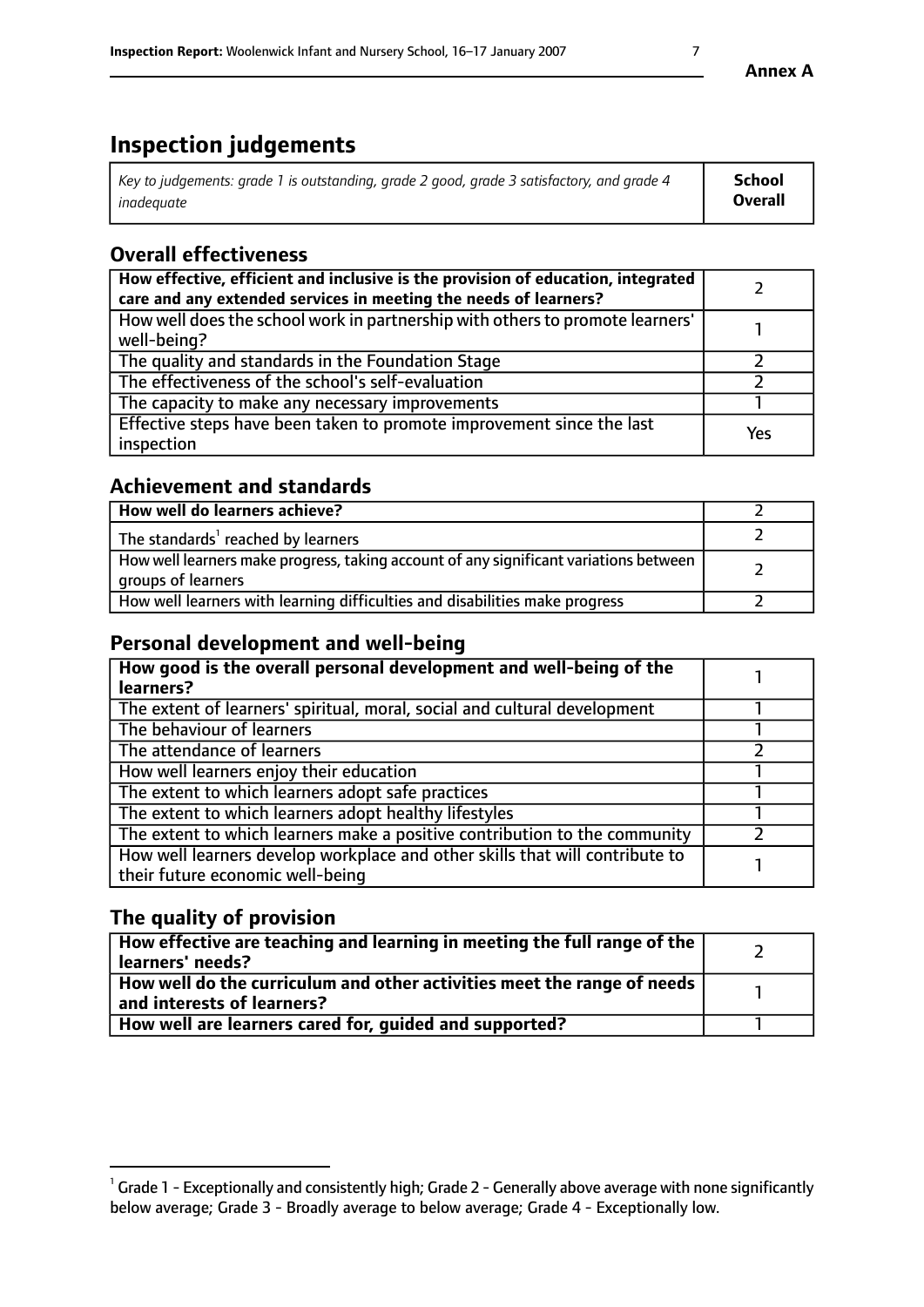# **Leadership and management**

| How effective are leadership and management in raising achievement<br>and supporting all learners?                                              |               |
|-------------------------------------------------------------------------------------------------------------------------------------------------|---------------|
| How effectively leaders and managers at all levels set clear direction leading<br>to improvement and promote high quality of care and education |               |
| How effectively performance is monitored, evaluated and improved to meet<br>challenging targets                                                 |               |
| How well equality of opportunity is promoted and discrimination tackled so<br>that all learners achieve as well as they can                     |               |
| How effectively and efficiently resources, including staff, are deployed to<br>achieve value for money                                          | $\mathcal{P}$ |
| The extent to which governors and other supervisory boards discharge their<br>responsibilities                                                  |               |
| Do procedures for safequarding learners meet current government<br>requirements?                                                                | Yes           |
| Does this school require special measures?                                                                                                      | No            |
| Does this school require a notice to improve?                                                                                                   | <b>No</b>     |